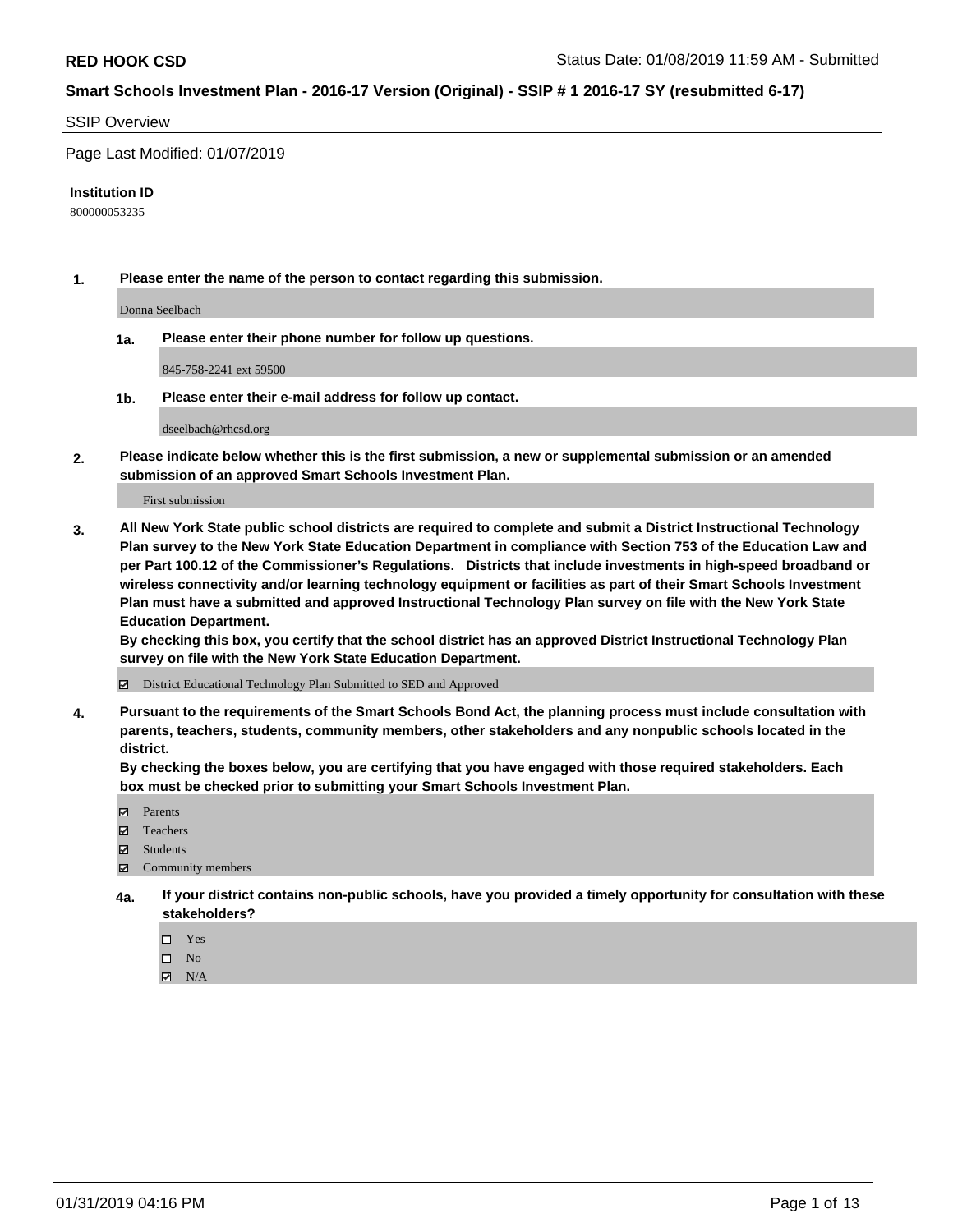#### SSIP Overview

Page Last Modified: 01/07/2019

#### **5. Certify that the following required steps have taken place by checking the boxes below: Each box must be checked prior to submitting your Smart Schools Investment Plan.**

- The district developed and the school board approved a preliminary Smart Schools Investment Plan.
- $\boxtimes$  The preliminary plan was posted on the district website for at least 30 days. The district included an address to which any written comments on the plan should be sent.
- $\boxtimes$  The school board conducted a hearing that enabled stakeholders to respond to the preliminary plan. This hearing may have occured as part of a normal Board meeting, but adequate notice of the event must have been provided through local media and the district website for at least two weeks prior to the meeting.
- The district prepared a final plan for school board approval and such plan has been approved by the school board.
- $\boxtimes$  The final proposed plan that has been submitted has been posted on the district's website.
- **5a. Please upload the proposed Smart Schools Investment Plan (SSIP) that was posted on the district's website, along with any supporting materials. Note that this should be different than your recently submitted Educational Technology Survey. The Final SSIP, as approved by the School Board, should also be posted on the website and remain there during the course of the projects contained therein.**

Smart Schools Investment Plan presentation.pdf

**5b. Enter the webpage address where the final Smart Schools Investment Plan is posted. The Plan should remain posted for the life of the included projects.**

https://www.redhookcentralschools.org/site/Default.aspx?PageID=1

**6. Please enter an estimate of the total number of students and staff that will benefit from this Smart Schools Investment Plan based on the cumulative projects submitted to date.**

2,125

**7. An LEA/School District may partner with one or more other LEA/School Districts to form a consortium to pool Smart Schools Bond Act funds for a project that meets all other Smart School Bond Act requirements. Each school district participating in the consortium will need to file an approved Smart Schools Investment Plan for the project and submit a signed Memorandum of Understanding that sets forth the details of the consortium including the roles of each respective district.**

 $\Box$  The district plans to participate in a consortium to partner with other school district(s) to implement a Smart Schools project.

**8. Please enter the name and 6-digit SED Code for each LEA/School District participating in the Consortium.**

| <b>Partner LEA/District</b> | <b>ISED BEDS Code</b> |
|-----------------------------|-----------------------|
| (No Response)               | (No Response)         |

**9. Please upload a signed Memorandum of Understanding with all of the participating Consortium partners.**

(No Response)

**10. Your district's Smart Schools Bond Act Allocation is:**

\$1,341,006

**11. Enter the budget sub-allocations by category that you are submitting for approval at this time. If you are not budgeting SSBA funds for a category, please enter 0 (zero.) If the value entered is \$0, you will not be required to complete that survey question.**

|                                              | Sub-               |
|----------------------------------------------|--------------------|
|                                              | <b>Allocations</b> |
| <b>School Connectivity</b>                   | 43,892             |
| <b>Connectivity Projects for Communities</b> |                    |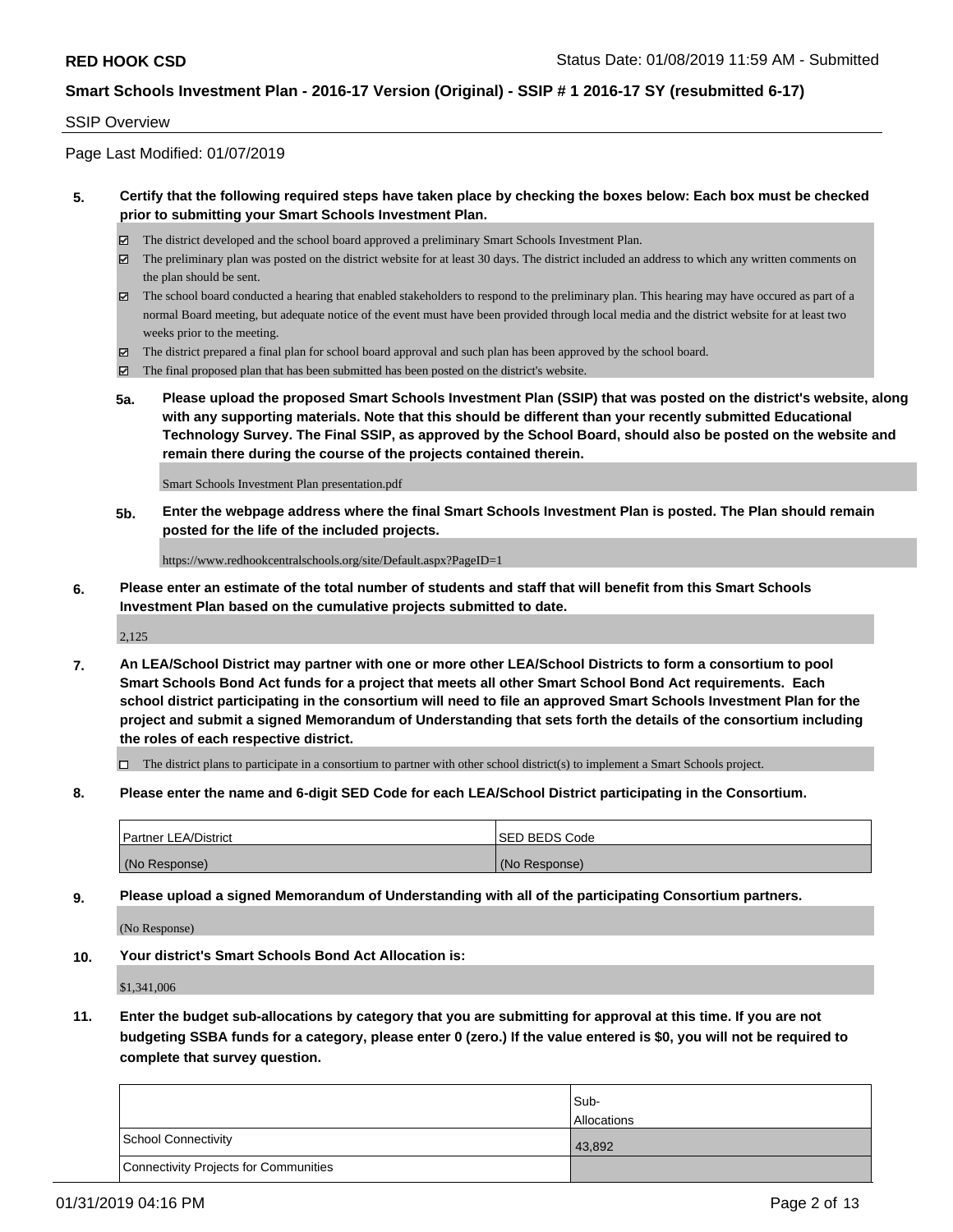# SSIP Overview

Page Last Modified: 01/07/2019

|                                    | Sub-<br>Allocations |
|------------------------------------|---------------------|
|                                    | $\Omega$            |
| Classroom Technology               | 320,375             |
| Pre-Kindergarten Classrooms        | 0                   |
| Replace Transportable Classrooms   | 0                   |
| <b>High-Tech Security Features</b> | O                   |
| Totals:                            | 364,267             |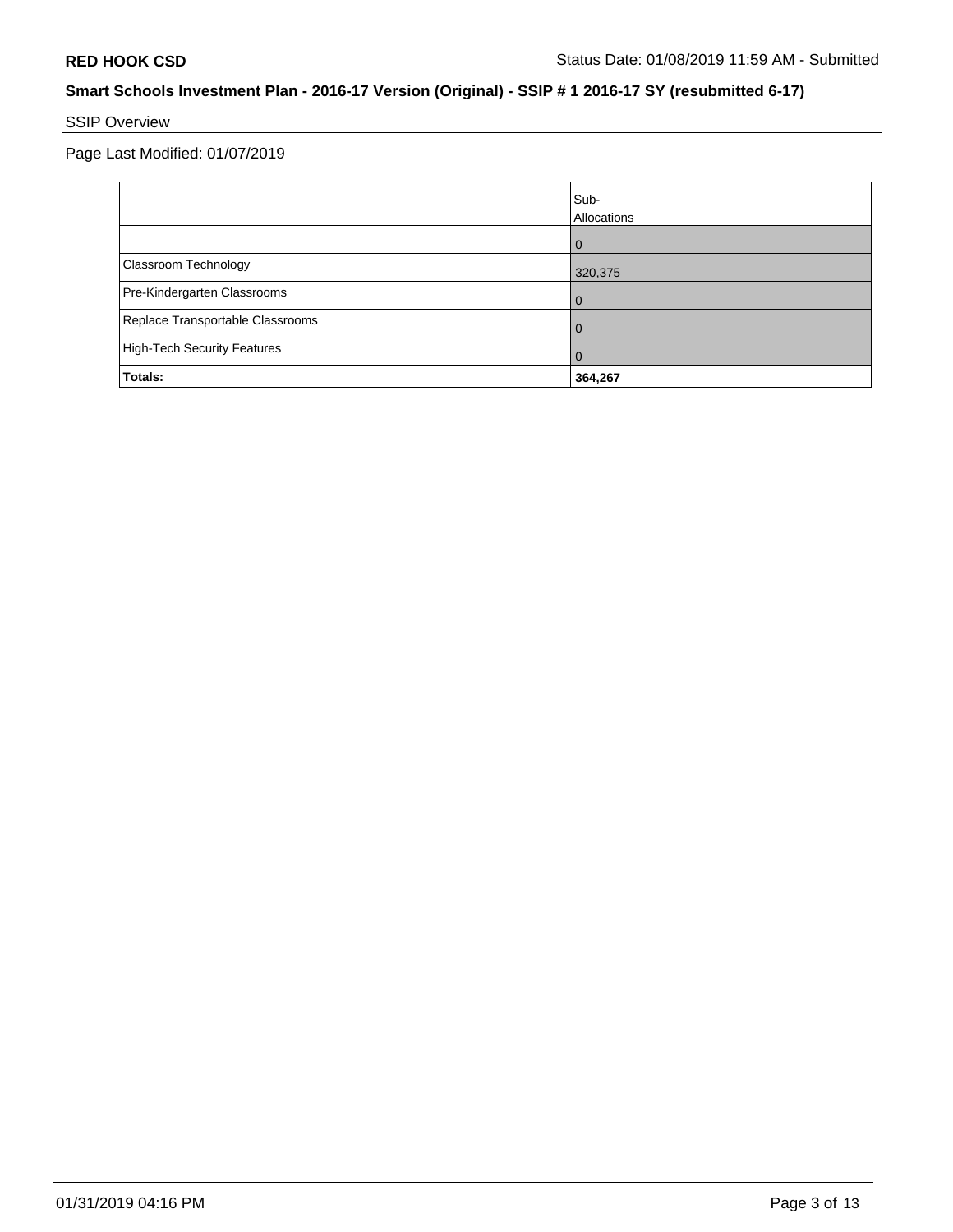#### School Connectivity

Page Last Modified: 01/07/2019

- **1. In order for students and faculty to receive the maximum benefit from the technology made available under the Smart Schools Bond Act, their school buildings must possess sufficient connectivity infrastructure to ensure that devices can be used during the school day. Smart Schools Investment Plans must demonstrate that:**
	- **• sufficient infrastructure that meets the Federal Communications Commission's 100 Mbps per 1,000 students standard currently exists in the buildings where new devices will be deployed, or**
	- **• is a planned use of a portion of Smart Schools Bond Act funds, or**
	- **• is under development through another funding source.**

**Smart Schools Bond Act funds used for technology infrastructure or classroom technology investments must increase the number of school buildings that meet or exceed the minimum speed standard of 100 Mbps per 1,000 students and staff within 12 months. This standard may be met on either a contracted 24/7 firm service or a "burstable" capability. If the standard is met under the burstable criteria, it must be:**

**1. Specifically codified in a service contract with a provider, and**

**2. Guaranteed to be available to all students and devices as needed, particularly during periods of high demand, such as computer-based testing (CBT) periods.**

**Please describe how your district already meets or is planning to meet this standard within 12 months of plan submission.**

The district has a guaranteed 200 Mbps synchronous internet connection shared amongst all three school buildings. In total, 1,961 students are collectively served by this single connection.

- **1a. If a district believes that it will be impossible to meet this standard within 12 months, it may apply for a waiver of this requirement, as described on the Smart Schools website. The waiver must be filed and approved by SED prior to submitting this survey.**
	- By checking this box, you are certifying that the school district has an approved waiver of this requirement on file with the New York State Education Department.

#### **2. Connectivity Speed Calculator (Required)**

|                         | I Number of<br><b>Students</b> | Multiply by<br>100 Kbps | Divide by 1000   Current Speed<br>to Convert to | lin Mb | Expected<br>Speed to be  | <b>Expected Date</b><br>When |
|-------------------------|--------------------------------|-------------------------|-------------------------------------------------|--------|--------------------------|------------------------------|
|                         |                                |                         | Required                                        |        | Attained Within Required |                              |
|                         |                                |                         | Speed in Mb                                     |        | 12 Months                | Speed Will be<br>Met         |
| <b>Calculated Speed</b> | 1.961                          | 196.100                 | 196.1                                           | 200    | (No                      | (No                          |
|                         |                                |                         |                                                 |        | Response)                | Response)                    |

#### **3. Describe how you intend to use Smart Schools Bond Act funds for high-speed broadband and/or wireless connectivity projects in school buildings.**

We will be using Smart Schools Bond Act funds in the School Connectivity category to connect the hardware specified in this plan with our existing network infrastructures.

**4. Describe the linkage between the district's District Instructional Technology Plan and the proposed projects. (There should be a link between your response to this question and your response to Question 1 in Part E. Curriculum and Instruction "What are the district's plans to use digital connectivity and technology to improve teaching and learning?)**

This first SSIP submission is intended to upgrade instructional spaces throughout the district with technology that allows a greater capacity to share information, not only between teacher and students, but also between students. It will replace a hodgepodge of old, freestanding LCD projectors with display devices that are vastly improved in terms of image clarity, sound clarity and volume, and ease of connectivity.

We spent the 2015-16 school year working in 16 instructional spaces and with the teachers who used them piloting the display hardware we are seeking to purchase in this SSIP. Across the board, every teacher reported greater student engagement due to the improvements in the technology available to them. Our pilot project included all grade levels, including one special education classroom in an elementary building and one in our high school.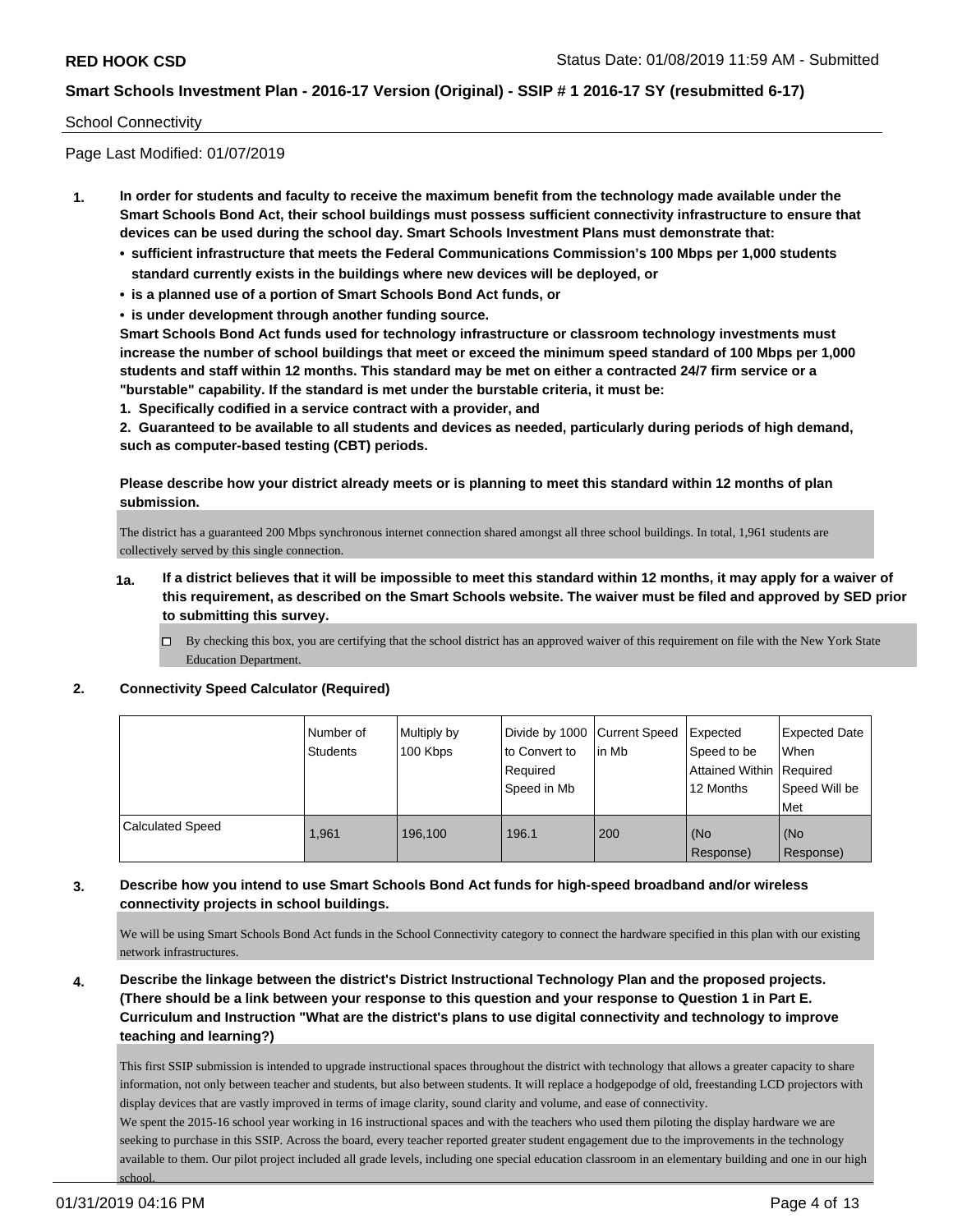#### School Connectivity

Page Last Modified: 01/07/2019

**5. If the district wishes to have students and staff access the Internet from wireless devices within the school building, or in close proximity to it, it must first ensure that it has a robust Wi-Fi network in place that has sufficient bandwidth to meet user demand.**

**Please describe how you have quantified this demand and how you plan to meet this demand.**

We installed an access point in every instructional space serving more than five students, also insuring that the smallest of our instructional spaces have adequate coverage by proximity or installation of an additional access point. In the larger common areas (cafeterias, cafetoriums, and gymnasiums), we installed multiple, higher-capacity access points to serve potentially large groups of users. All interior access points support the 802.11ac wireless standard with one or more gigabit ethernet uplinks as appropriate to prevent bottlenecks at the individual access point. However, the majority of projected traffic will be internet-based and no single AP should be a limiting factor with regard to internet access. Other than the wireless signal leaking outside the immediate vicinity of a classroom, exterior wireless is provided exclusively to meet the needs of emergency (first responder) personnel at this time.Given that much of the sustained client data use is transitioning to Internet-based services (e.g. Office 365, YouTube), even a single 1Gbps uplink per AP is well above the needs of the connected clients given a district-wide Internet bandwidth provisioning of 200Mbps.

**6. As indicated on Page 5 of the guidance, the Office of Facilities Planning will have to conduct a preliminary review of all capital projects, including connectivity projects.**

**Please indicate on a separate row each project number given to you by the Office of Facilities Planning.**

| <b>Project Number</b> |  |
|-----------------------|--|
| 13-17-01-06-7-999-BA1 |  |

**7. Certain high-tech security and connectivity infrastructure projects may be eligible for an expedited review process as determined by the Office of Facilities Planning.**

**Was your project deemed eligible for streamlined review?**

Yes

**7a. Districts that choose the Streamlined Review Process will be required to certify that they have reviewed all installations with their licensed architect or engineer of record and provide that person's name and license number. The licensed professional must review the products and proposed method of installation prior to implementation and review the work during and after completion in order to affirm that the work was codecompliant, if requested.**

I certify that I have reviewed all installations with a licensed architect or engineer of record.

**8. Include the name and license number of the architect or engineer of record.**

| Name                  | License Number |
|-----------------------|----------------|
| <b>Garrett Hamlin</b> | 30484          |

**9. If you are submitting an allocation for School Connectivity complete this table.**

**Note that the calculated Total at the bottom of the table must equal the Total allocation for this category that you entered in the SSIP Overview overall budget.** 

|                                                   | Sub-<br>Allocation |
|---------------------------------------------------|--------------------|
| Network/Access Costs                              | 0                  |
| <b>Outside Plant Costs</b>                        | $\Omega$           |
| <b>School Internal Connections and Components</b> |                    |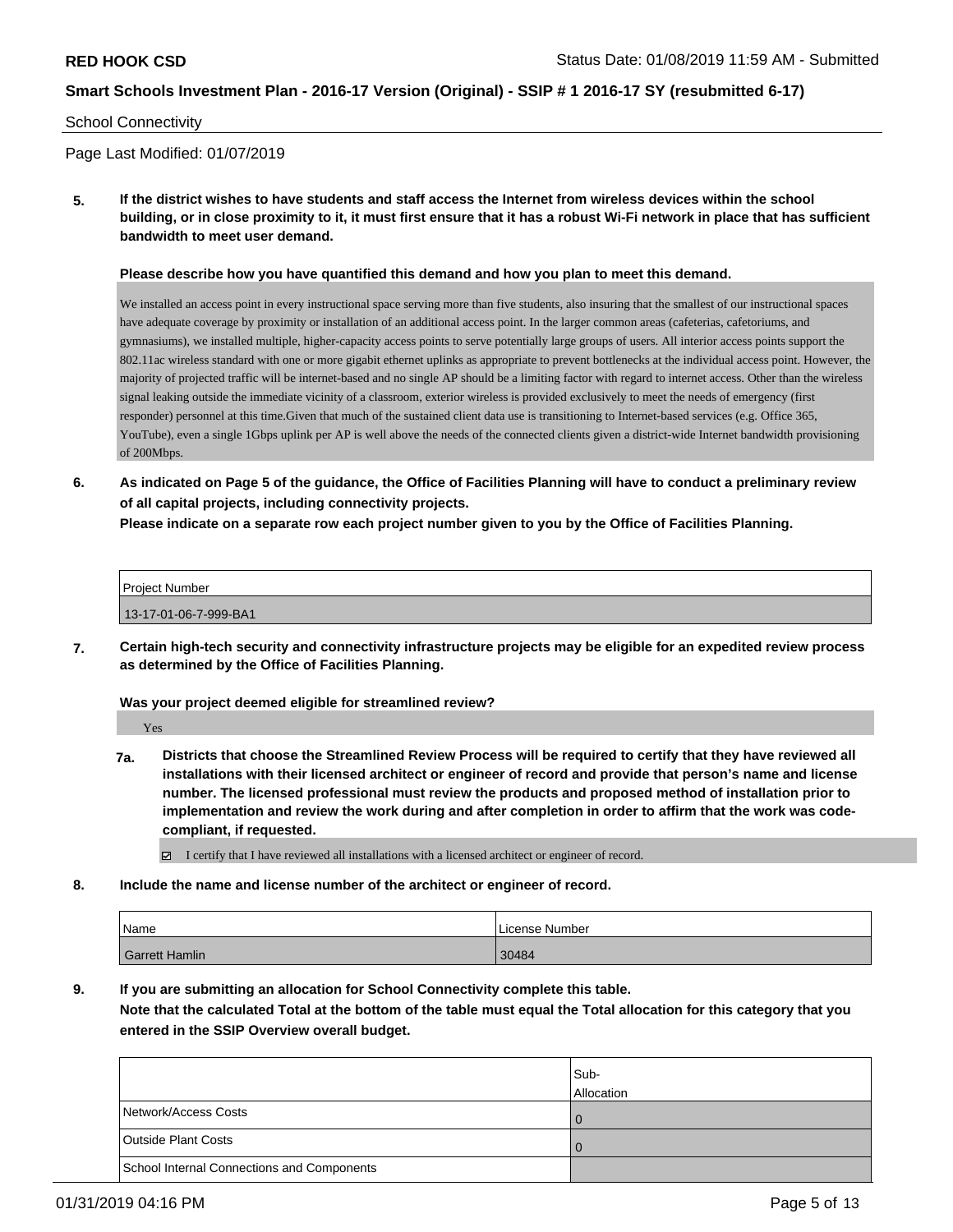### School Connectivity

Page Last Modified: 01/07/2019

|                              | Sub-<br>Allocation |
|------------------------------|--------------------|
|                              | 43,892             |
| <b>Professional Services</b> | 0                  |
| Testing                      | 0                  |
| Other Upfront Costs          | 0                  |
| <b>Other Costs</b>           | 0                  |
| Totals:                      | 43,892             |

**10. Please detail the type, quantity, per unit cost and total cost of the eligible items under each sub-category. This is especially important for any expenditures listed under the "Other" category. All expenditures must be eligible for tax-exempt financing to be reimbursed through the SSBA. Sufficient detail must be provided so that we can verify this is the case. If you have any questions, please contact us directly through smartschools@nysed.gov. NOTE: Wireless Access Points should be included in this category, not under Classroom Educational Technology, except those that will be loaned/purchased for nonpublic schools. Add rows under each sub-category for additional items, as needed.**

| Select the allowable expenditure<br>type. | Item to be purchased                           | Quantity | Cost per Item | <b>Total Cost</b> |
|-------------------------------------------|------------------------------------------------|----------|---------------|-------------------|
| Repeat to add another item under          |                                                |          |               |                   |
| each type.                                |                                                |          |               |                   |
| <b>Connections/Components</b>             | power to installed items                       | 9        | 400           | 3,600             |
| <b>Connections/Components</b>             | cat 6 drops                                    | 21       | 201           | 4,221             |
| <b>Connections/Components</b>             | audio connection                               | 3        | 200           | 600               |
| <b>Connections/Components</b>             | installation labor for stages and<br>cafeteria |          | 32,513        | 32,513            |
| <b>Connections/Components</b>             | misc cables, connectors, hardware<br>parts     |          | 2,958         | 2,958             |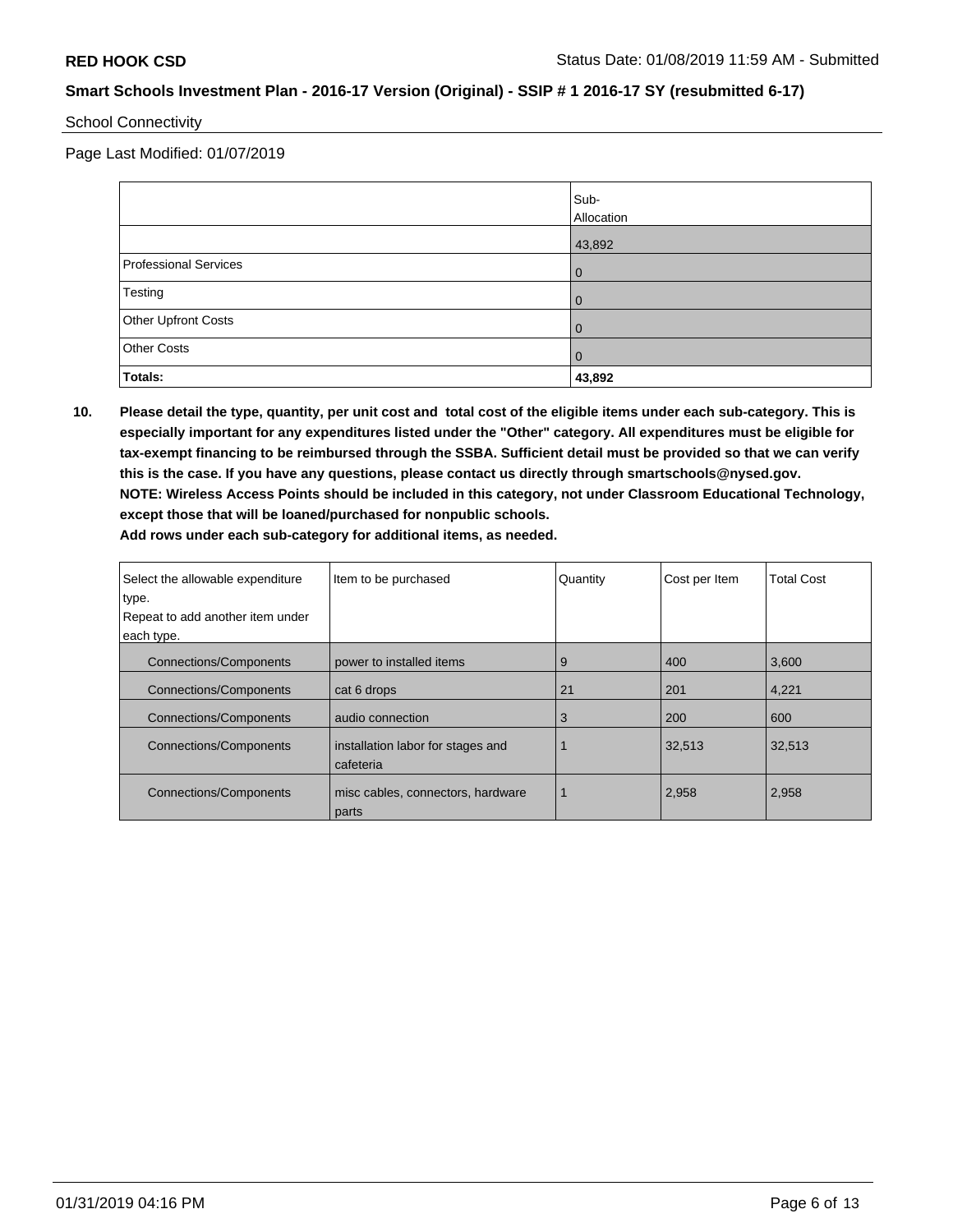#### Classroom Learning Technology

Page Last Modified: 01/07/2019

**1. In order for students and faculty to receive the maximum benefit from the technology made available under the Smart Schools Bond Act, their school buildings must possess sufficient connectivity infrastructure to ensure that devices can be used during the school day. Smart Schools Investment Plans must demonstrate that sufficient infrastructure that meets the Federal Communications Commission's 100 Mbps per 1,000 students standard currently exists in the buildings where new devices will be deployed, or is a planned use of a portion of Smart Schools Bond Act funds, or is under development through another funding source.**

**Smart Schools Bond Act funds used for technology infrastructure or classroom technology investments must increase the number of school buildings that meet or exceed the minimum speed standard of 100 Mbps per 1,000 students and staff within 12 months. This standard may be met on either a contracted 24/7 firm service or a "burstable" capability. If the standard is met under the burstable criteria, it must be:**

**1. Specifically codified in a service contract with a provider, and**

**2. Guaranteed to be available to all students and devices as needed, particularly during periods of high demand, such as computer-based testing (CBT) periods.**

**Please describe how your district already meets or is planning to meet this standard within 12 months of plan submission.**

The district has a guaranteed 200 Mbps synchronous internet connection shared among all three school buildings. In total, 1,961 students are collectively served by this single connection.

- **1a. If a district believes that it will be impossible to meet this standard within 12 months, it may apply for a waiver of this requirement, as described on the Smart Schools website. The waiver must be filed and approved by SED prior to submitting this survey.**
	- By checking this box, you are certifying that the school district has an approved waiver of this requirement on file with the New York State Education Department.

### **2. Connectivity Speed Calculator (Required)**

|                         | Number of<br>Students | Multiply by<br>100 Kbps | Divide by 1000 Current Speed<br>to Convert to<br>Required<br>Speed in Mb | lin Mb | Expected<br>Speed to be<br>Attained Within   Required<br>12 Months | <b>Expected Date</b><br>When<br>Speed Will be<br>Met |
|-------------------------|-----------------------|-------------------------|--------------------------------------------------------------------------|--------|--------------------------------------------------------------------|------------------------------------------------------|
| <b>Calculated Speed</b> | 1.961                 | 196.100                 | 196.1                                                                    | 200    | 'NA                                                                | <b>NA</b>                                            |

### **3. If the district wishes to have students and staff access the Internet from wireless devices within the school building, or in close proximity to it, it must first ensure that it has a robust Wi-Fi network in place that has sufficient bandwidth to meet user demand.**

**Please describe how you have quantified this demand and how you plan to meet this demand.**

We installed an access point in every instructional space serving more than five students, also insuring that the smallest of our instructional spaces have adequate coverage by proximity or installation of an additional access point. In the larger common areas (cafeterias, cafetoriums, and gymnasiums), we installed multiple, higher-capacity access points to serve potentially large groups of users. All interior access points support the 802.11ac wireless standard with one or more gigabit ethernet uplinks as appropriate to prevent bottlenecks at the individual access point. However, the majority of projected traffic will be internet-based and no single AP should be a limiting factor with regard to internet access. Other than the wireless signal leaking outside the immediate vicinity of a classroom, exterior wireless is provided exclusively to meet the needs of emergency (first responder) personnel at this time.Given that much of the sustained client data use is transitioning to Internet-based services (e.g. Office 365, YouTube), even a single 1Gbps uplink per AP is well above the needs of the connected clients given a district-wide Internet bandwidth provisioning of 200Mbps.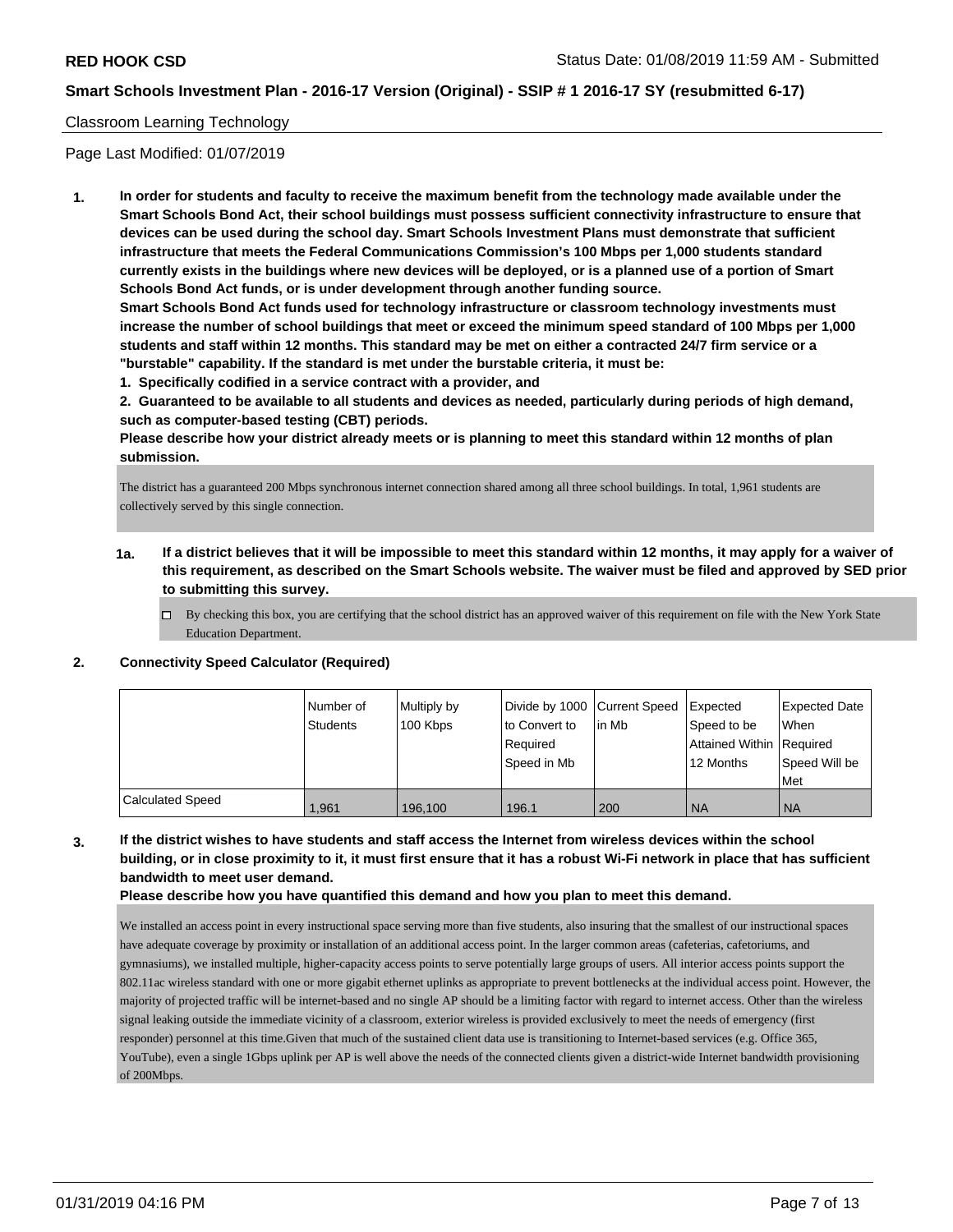#### Classroom Learning Technology

Page Last Modified: 01/07/2019

**4. All New York State public school districts are required to complete and submit an Instructional Technology Plan survey to the New York State Education Department in compliance with Section 753 of the Education Law and per Part 100.12 of the Commissioner's Regulations.**

**Districts that include educational technology purchases as part of their Smart Schools Investment Plan must have a submitted and approved Instructional Technology Plan survey on file with the New York State Education Department.**

- By checking this box, you are certifying that the school district has an approved Instructional Technology Plan survey on file with the New York State Education Department.
- **5. Describe the devices you intend to purchase and their compatibility with existing or planned platforms or systems. Specifically address the adequacy of each facility's electrical, HVAC and other infrastructure necessary to install and support the operation of the planned technology.**

The primary planned classroom devices are as follows:

 - Flat panel display of 65", 49", or 32" size based on the instructional space (preferably made by LG to guarantee an IPS LCD panel to maximize the usable viewing angle and preferably a commercial-grade display for centralized configuration and improved reliability) with a mount or mobile cart plus A/V cables and surge suppressor appropriate to the particular installation.

- Apple TV for wireless video & audio transmission to the display device given the district's preference for Apple-made client computing devices.

- VGA plus 3.5mm audio-to-HDMI converter if the display being purchased does not have direct VGA+audio support for compatibility with general devices.

In addition to our classrooms, transformation of three of the cafetorium spaces into multi-media presentation locations is planned to use the following: - 1920 x 1200-resolution LCD projector with at least 12,000 lumen output, preferably using a laser-based light engine to maximize reliability and minimize service needs over the projected service lifespan.

- 16' x 10' rear-projection screen and motorized screen assembly.

- Apple TV as per classroom use.

- Mac mini wth wireless input device as a dedicated presenter's computer.

- Rackmount Blu-ray Disc player.

- Crestron or Crestron-like like A/V switching and control system with an operator's touchscreen control panel secured with a locking cover and an additional presenter input/switch box integrated with a podium.

- A wall-mount rack to secure the above electronics and provide appropriate wired network terminations.

In addition to the three cafetoriums mentioned above, a fourth will use dual, mirrored 65" TV's in place of a projector and screen due to the room's low ceilings and physical layout making projector use problematic. The A/V sources will remain the same and the control system modified to provide mirrored output to the two displays.

Regarding the adequacy of infrastructure necessary to install and support the operation of the planned technology, a walk-through survey of all spaces has been performed by the technology and facilities departments to insure the capability of existing electrical/HVAC and data infrastructures and develop a plan for additional services where needed. In the majority of the spaces, sufficient infrastructure is in place as we are reclaiming electrical service installed for a now-retired video distribution system.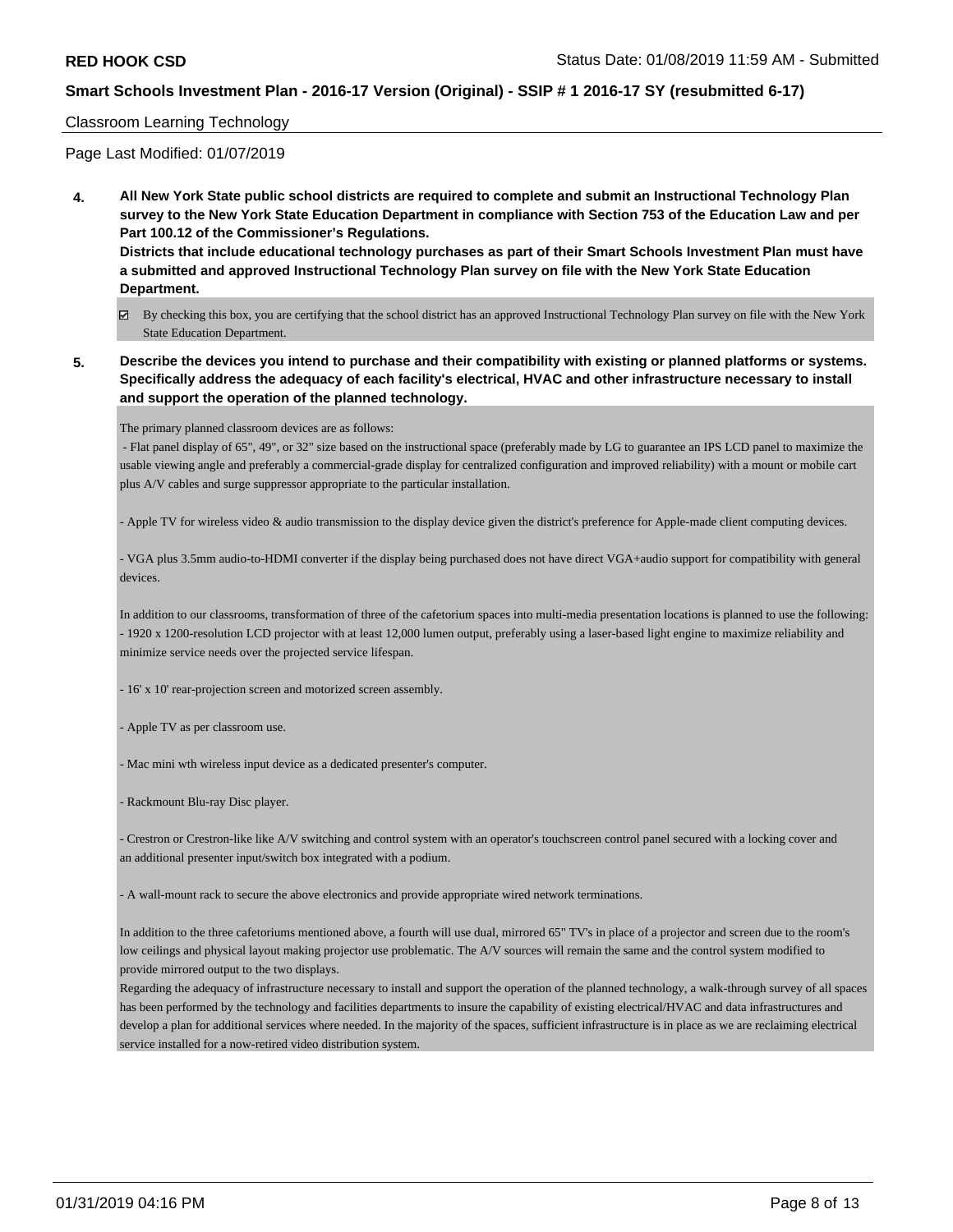#### Classroom Learning Technology

Page Last Modified: 01/07/2019

- **6. Describe how the proposed technology purchases will:**
	- **> enhance differentiated instruction;**
	- **> expand student learning inside and outside the classroom;**
	- **> benefit students with disabilities and English language learners; and**
	- **> contribute to the reduction of other learning gaps that have been identified within the district.**

**The expectation is that districts will place a priority on addressing the needs of students who struggle to succeed in a rigorous curriculum. Responses in this section should specifically address this concern and align with the district's Instructional Technology Plan (in particular Question 2 of E. Curriculum and Instruction: "Does the district's instructional technology plan address the needs of students with disabilities to ensure equitable access to instruction, materials and assessments?" and Question 3 of the same section: "Does the district's instructional technology plan address the provision of assistive technology specifically for students with disabilities to ensure access to and participation in the general curriculum?"**

This first SSIP submission is intended to upgrade instructional spaces throughout the district with technology that allows a greater capacity to share information, not only between teacher and students, but also between students. It will replace a hodgepodge of old, freestanding LCD projectors with display devices that are vastly improved in terms of image clarity, sound clarity and volume, and ease of connectivity.

We spent the 2015-16 school year working in 16 instructional spaces and with the teachers who used them piloting the display hardware we are seeking to purchase in this SSIP. Across the board, every teacher reported greater student engagement due to the improvements in the technology available to them. Our pilot project included all grade levels, including one special education classroom in an elementary building and one in our high school. Our special education department has been purchasing Apple technology devices for students with disabilities for years. Our SSIP proposal enhances their ability to participate fully in the classroom even further.

Examples of ways in which updating these spaces benefits all students, including students with disabilities and ELLs, from teachers currently piloting this instructional environment are listed below:

*"The flat panel TV has been a huge asset to my classroom in that I am able to teach students new apps all at once and everyone can clearly see the app and how it works. I also use it to show short clips of Science videos that correlate with our science curriculum. The image is sharp, clear and crisp for viewing. Students do come up to share their work using the stage pro app so we can discuss content and student strengths. The flat panel TV has definitely been a game changer in my instruction, to say the least. Just the other day we went on the website, Kahoot!, and used a math app with students where the students had to log in, and the game was live. All students had an iPad and they had to answer the math questions in a certain amount of time. We were able to see on a graph displayed on the flat panel TV what percentage of the class got the question right and so on. It was pretty neat!"* - Leah P.

*"Using programs such as One Note allows a teacher to individualize instruction for each student in the class. Students can work at their own pace and level and the teacher can see exactly what is being done and give reinforcement immediately."* - Janet S. (This teacher uses the flat panel TV in her classroom all day, every day. She shares out her One Note files to the screen so that students can view the assignments as they work on their devices to complete their answers.)

Our Instructional Technology Teacher Coach, Amy Carr, shared the following examples specific to students with disabilities and ELLs: *1) Students with disabilities are able to construct literature books/projects and share (Apple TV and Airplay) using speech-to-text features as well as record and play audio.*

*2) ELL/Speech students record speech using the Ferrite app for teacher evaluation as well as student self-monitoring/self-assessment.*

*3) All students can participate in whole-group lessons and share their thinking on the classroom Apple TV/iPad set up regardless of physical ability due to the mobile iPad and Airplay displays.*

*4) Students who are visually impaired can listen to iBooks and other apps with subscriptions to literature using audio or text-to-speech functions.*

### **7. Where appropriate, describe how the proposed technology purchases will enhance ongoing communication with parents and other stakeholders and help the district facilitate technology-based regional partnerships, including distance learning and other efforts.**

We believe existing systems and services already address communication with parents and stakeholders. However, the upgrades to our large meeting spaces - cafetoriums and gymnasiums - will GREATLY improve the district's ability to present to large audiences be they student assemblies, faculty gatherings or hosting other community speakers and events.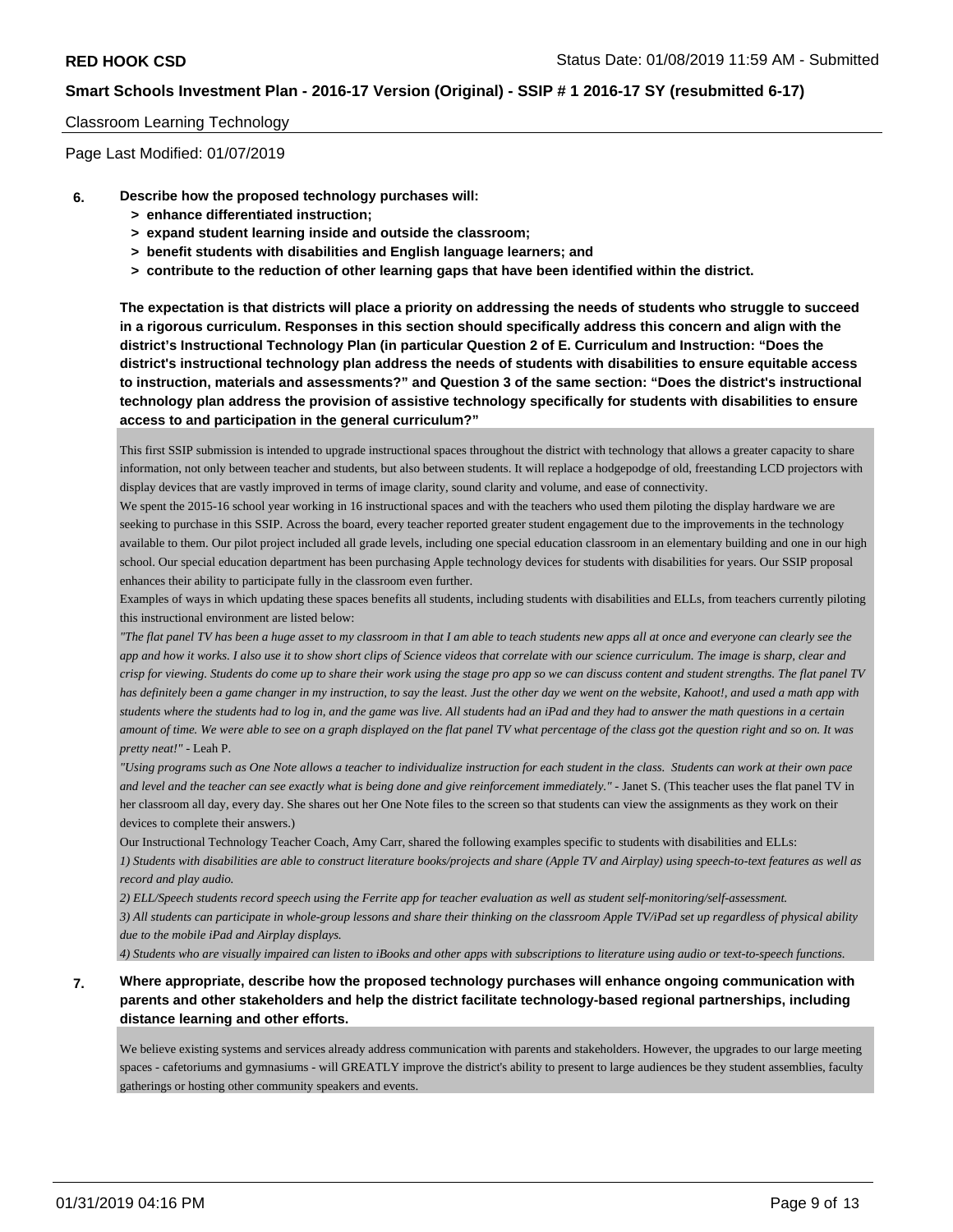#### Classroom Learning Technology

Page Last Modified: 01/07/2019

**8. Describe the district's plan to provide professional development to ensure that administrators, teachers and staff can employ the technology purchased to enhance instruction successfully.**

**Note: This response should be aligned and expanded upon in accordance with your district's response to Question 1 of F. Professional Development of your Instructional Technology Plan: "Please provide a summary of professional development offered to teachers and staff, for the time period covered by this plan, to support technology to enhance teaching and learning. Please include topics, audience and method of delivery within your summary."**

Professional Development in Red Hook is ongoing on each of the four levels in Red Hook through various methods. Opportunities for learning occur at faculty meetings, monthly PD sessions, after school workshops, teacher- led book studies, out of district trainings, summer offerings, graduate studies, Superintendent Conference Days and online workshops. PD is offered by consultants, administrators and staff members. All PD is tracked and monitored through the Frontline MyLearningPlan portal. Topics for the time period covered in this plan have been focused on integrating the Apple technologies (Apple TVs, iPads, MacBooks) into every day instruction across all grade levels. In addition to that, the district's 2015-16 SY transition to Office 365 has resulted in numerous professional development offerings on integrating its tools with existing curriculum using student-use devices. Examples of professional development topics (offered in the past and/or planned for the future) to assist staff in utilizing the new technology being requested in the SSIP are listed below. While the SSIP's focus is on the display technologies, these PD topics have focused on the actual instructional tools and student-use devices that connect to those displays via the Apple TV. Learning how to use the SSIP technologies is covered as a natural part of any of the following specific PD topics: Navigating the Apple Orchard: the Apple Classroom Ecosphere Navigating the Apple Orchard: iPad 101 Navigating the Apple Orchard: The Shared iPad Cart in Your Classroom Special Education Professional Practices - Using iPads with Students with Special Needs Navigating the Apple Orchard: iMovie Navigating the Apple Orchard: Math apps Navigating the Apple Orchard: QR Codes and Augmented Reality Navigating the Apple Orchard: Checking for Understanding Navigating the Apple Orchard: Padlet and the iPad Navigating the Apple Orchard: Explain Everything app

Navigating the Apple Orchard: Whiteboard apps

- Digital Publishing
- Digital Storytelling
- **9. Districts must contact the SUNY/CUNY teacher preparation program that supplies the largest number of the district's new teachers to request advice on innovative uses and best practices at the intersection of pedagogy and educational technology.**
	- By checking this box, you certify that you have contacted the SUNY/CUNY teacher preparation program that supplies the largest number of your new teachers to request advice on these issues.

#### **9a. Please enter the name of the SUNY or CUNY Institution that you contacted.**

SUNY New Paltz

**9b. Enter the primary Institution phone number.**

845-257-7869

**9c. Enter the name of the contact person with whom you consulted and/or will be collaborating with on innovative uses of technology and best practices.**

Dean Michael Rosenberg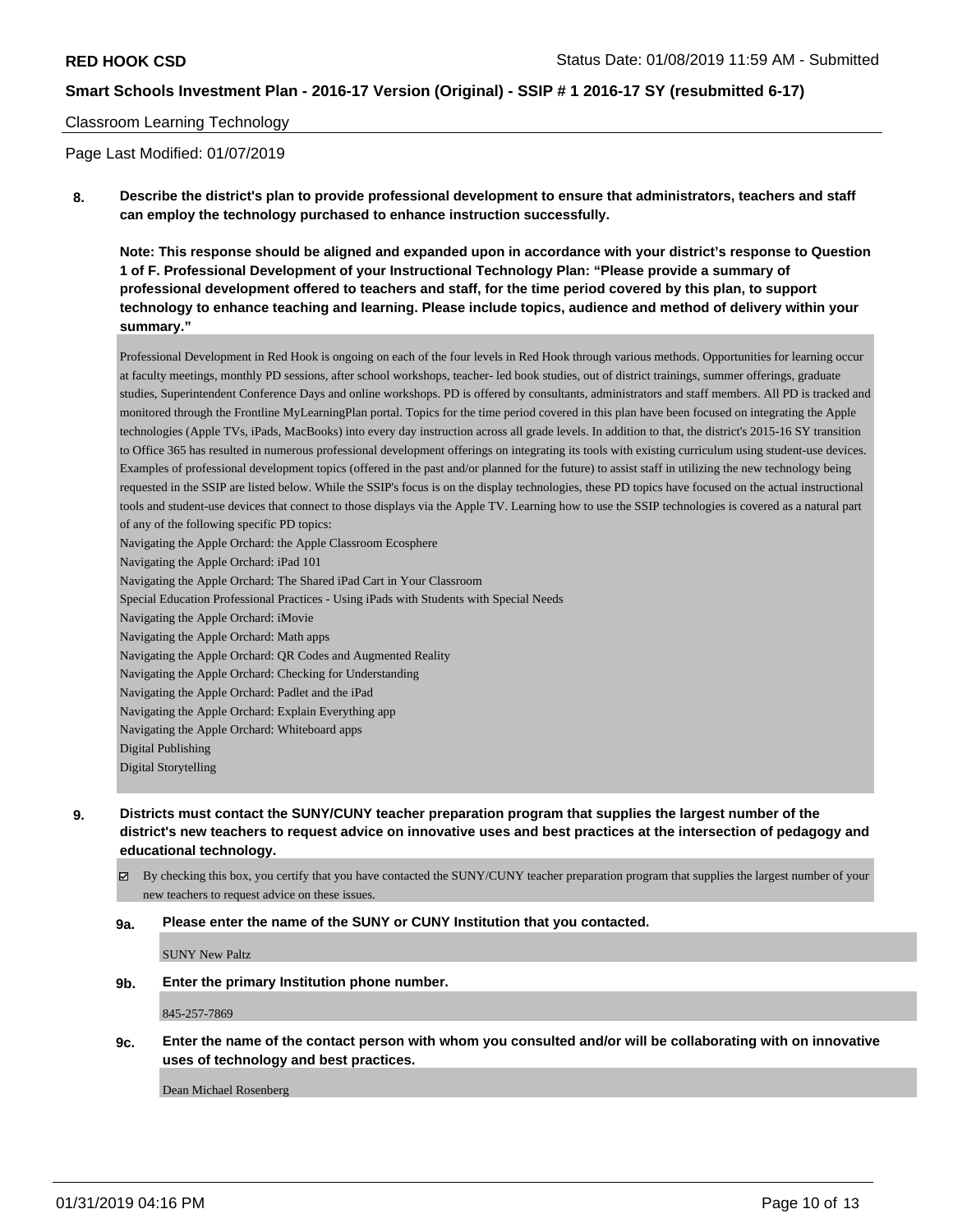#### Classroom Learning Technology

Page Last Modified: 01/07/2019

**10. A district whose Smart Schools Investment Plan proposes the purchase of technology devices and other hardware must account for nonpublic schools in the district.**

**Are there nonpublic schools within your school district?**

Yes

 $\boxtimes$  No

**11. Nonpublic Classroom Technology Loan Calculator**

**The Smart Schools Bond Act provides that any Classroom Learning Technology purchases made using Smart Schools funds shall be lent, upon request, to nonpublic schools in the district. However, no school district shall be required to loan technology in amounts greater than the total obtained and spent on technology pursuant to the Smart Schools Bond Act and the value of such loan may not exceed the total of \$250 multiplied by the nonpublic school enrollment in the base year at the time of enactment.**

**See:**

**http://www.p12.nysed.gov/mgtserv/smart\_schools/docs/Smart\_Schools\_Bond\_Act\_Guidance\_04.27.15\_Final.pdf.**

|                                       | 1. Classroom<br>Technology<br>Sub-allocation | l 2. Public<br>Enrollment<br>$(2014 - 15)$ | l 3. Nonpublic<br>Enrollment<br>$(2014-15)$ | l 4. Sum of<br>Public and<br>Nonpublic<br>Enrollment | 15. Total Per<br>Pupil Sub-<br>lallocation | 6. Total<br>Nonpublic Loan<br>Amount |
|---------------------------------------|----------------------------------------------|--------------------------------------------|---------------------------------------------|------------------------------------------------------|--------------------------------------------|--------------------------------------|
| Calculated Nonpublic Loan<br>l Amount |                                              |                                            | 0                                           |                                                      |                                            | 0                                    |

**12. To ensure the sustainability of technology purchases made with Smart Schools funds, districts must demonstrate a long-term plan to maintain and replace technology purchases supported by Smart Schools Bond Act funds. This sustainability plan shall demonstrate a district's capacity to support recurring costs of use that are ineligible for Smart Schools Bond Act funding such as device maintenance, technical support, Internet and wireless fees, maintenance of hotspots, staff professional development, building maintenance and the replacement of incidental items. Further, such a sustainability plan shall include a long-term plan for the replacement of purchased devices and equipment at the end of their useful life with other funding sources.**

 $\boxtimes$  By checking this box, you certify that the district has a sustainability plan as described above.

**13. Districts must ensure that devices purchased with Smart Schools Bond funds will be distributed, prepared for use, maintained and supported appropriately. Districts must maintain detailed device inventories in accordance with generally accepted accounting principles.**

By checking this box, you certify that the district has a distribution and inventory management plan and system in place.

**14. If you are submitting an allocation for Classroom Learning Technology complete this table. Note that the calculated Total at the bottom of the table must equal the Total allocation for this category that you entered in the SSIP Overview overall budget.**

|                          | Sub-Allocation |
|--------------------------|----------------|
| Interactive Whiteboards  | 0              |
| <b>Computer Servers</b>  | 0              |
| <b>Desktop Computers</b> | 3,752          |
| Laptop Computers         | 0              |
| <b>Tablet Computers</b>  | 0              |
| <b>Other Costs</b>       | 316,623        |
| Totals:                  | 320,375        |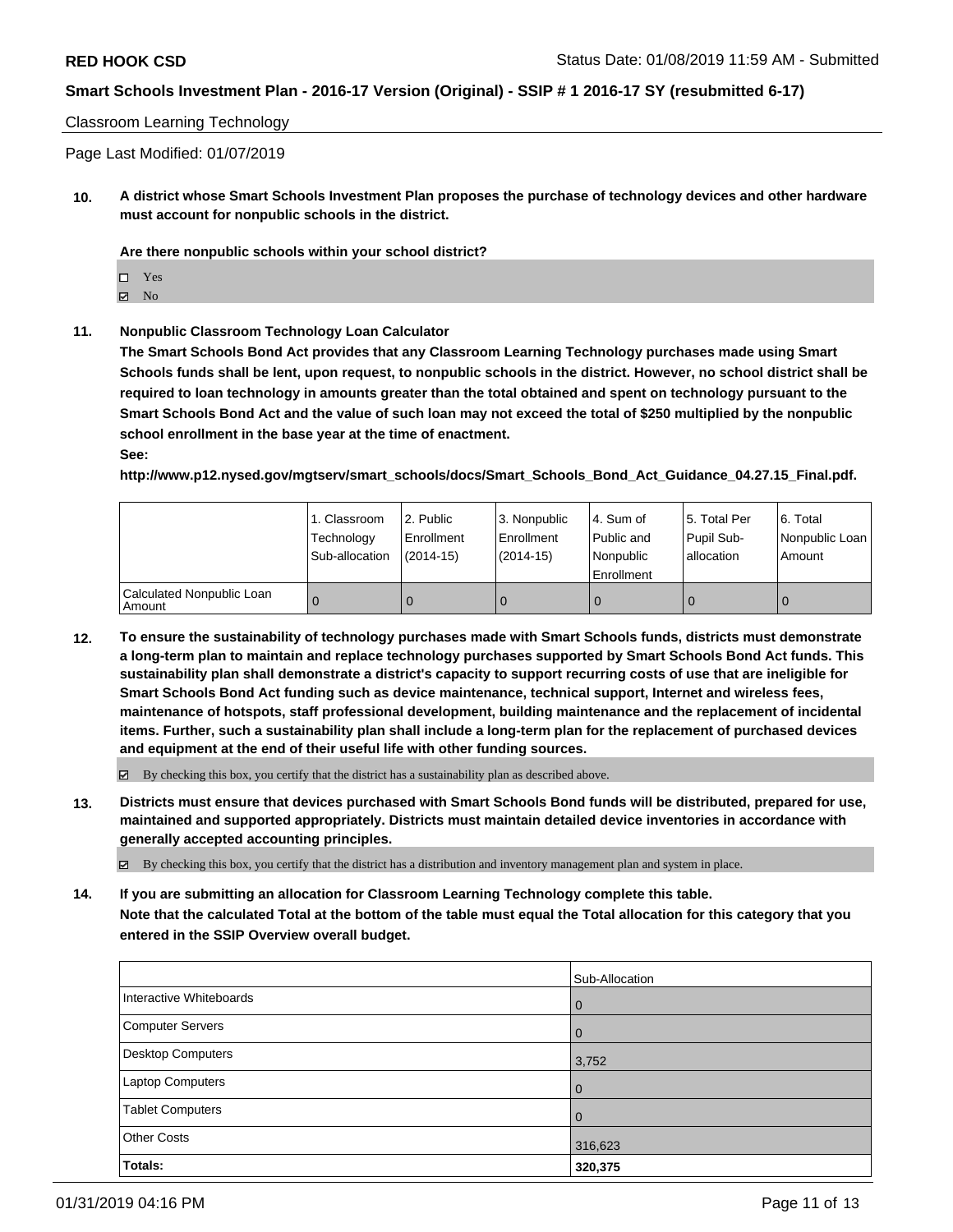### Classroom Learning Technology

Page Last Modified: 01/07/2019

**15. Please detail the type, quantity, per unit cost and total cost of the eligible items under each sub-category. This is especially important for any expenditures listed under the "Other" category. All expenditures must be capital-bond eligible to be reimbursed through the SSBA. If you have any questions, please contact us directly through smartschools@nysed.gov.**

**Please specify in the "Item to be Purchased" field which specific expenditures and items are planned to meet the district's nonpublic loan requirement, if applicable.**

**NOTE: Wireless Access Points that will be loaned/purchased for nonpublic schools should ONLY be included in this category, not under School Connectivity, where public school districts would list them. Add rows under each sub-category for additional items, as needed.**

| Select the allowable expenditure<br>type.<br>Repeat to add another item under<br>each type. | Item to be Purchased          | Quantity       | Cost per Item | <b>Total Cost</b> |
|---------------------------------------------------------------------------------------------|-------------------------------|----------------|---------------|-------------------|
| <b>Other Costs</b>                                                                          | 65-inch flat panel TV         | 122            | 1,446         | 176,412           |
| <b>Other Costs</b>                                                                          | 49-inch flat panel TV         | 6              | 636           | 3,818             |
| <b>Other Costs</b>                                                                          | 32-inch flat panel TV         | 5              | 314           | 1,571             |
| <b>Other Costs</b>                                                                          | Large wall mount              | 111            | 135           | 14,985            |
| <b>Other Costs</b>                                                                          | Medium wall mount             | 1              | 110           | 110               |
| <b>Other Costs</b>                                                                          | Small wall mount              | $\overline{2}$ | 109           | 218               |
| <b>Other Costs</b>                                                                          | <b>Bracket wall mount</b>     | 94             | 135           | 12,690            |
| <b>Other Costs</b>                                                                          | Ceiling mount                 | $\overline{4}$ | 232           | 930               |
| <b>Other Costs</b>                                                                          | Wall arm mount - large/medium | 5              | 291           | 1,456             |
| <b>Other Costs</b>                                                                          | Wall arm mount - small        | $\overline{2}$ | 112           | 225               |
| <b>Other Costs</b>                                                                          | TV cart - medium              | 5              | 461           | 2,305             |
| <b>Other Costs</b>                                                                          | Apple TV Gen 4 32GB           | 156            | 149           | 23,244            |
| <b>Other Costs</b>                                                                          | Apple TV mount                | 156            | 30            | 4,680             |
| <b>Other Costs</b>                                                                          | Surge suppressor              | 131            | 28            | 3,647             |
| <b>Other Costs</b>                                                                          | VGA cable                     | 128            | 4             | 531               |
| <b>Other Costs</b>                                                                          | Audio cables                  | 128            | 1             | 160               |
| <b>Other Costs</b>                                                                          | Ultra-thin HDMI cable         | 131            | 6             | 724               |
| <b>Other Costs</b>                                                                          | Active slim HDMI cable        | 5              | 25            | 125               |
| <b>Other Costs</b>                                                                          | Epson Projector               | 3              | 7,265         | 21,795            |
| <b>Other Costs</b>                                                                          | <b>Epson Projector Lens</b>   | 3              | 1,994         | 5,982             |
| <b>Other Costs</b>                                                                          | Projector mount               | 3              | 150           | 450               |
| <b>Other Costs</b>                                                                          | Projection screen             | 3              | 2,596         | 7,788             |
| <b>Desktop Computers</b>                                                                    | Mac mini                      | 4              | 938           | 3,752             |
| <b>Other Costs</b>                                                                          | rack shelf                    | 3              | 200           | 600               |
| <b>Other Costs</b>                                                                          | wall mount large              | $\overline{2}$ | 170           | 340               |